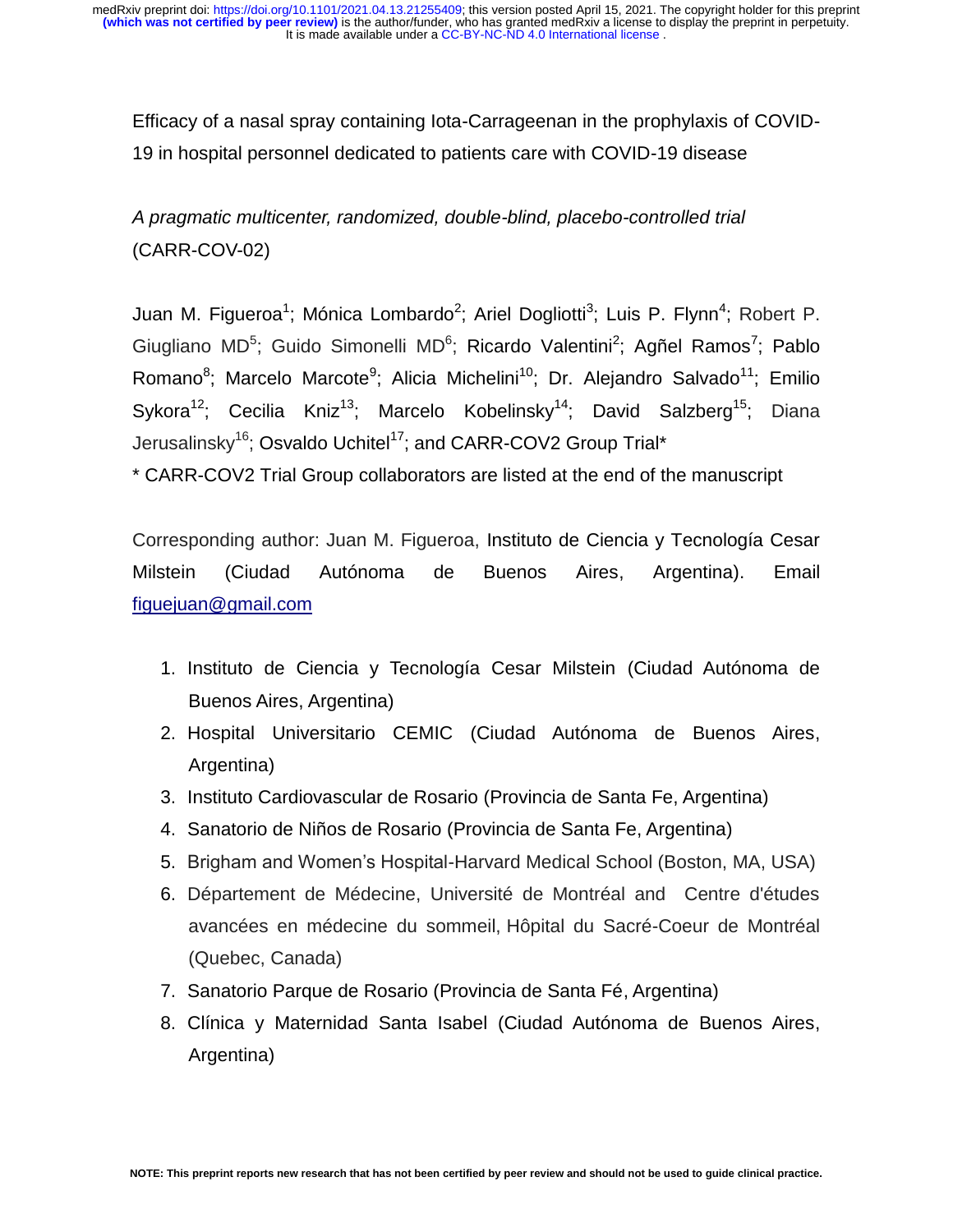- 9. Hospital Interzonal de Agudos Pte. Perón (Provincia de Buenos Aires, Argentina)
- 10. Hospital Pediátrico Avelino Castelán (Provincia de Chaco, Argentina)
- 11. Hospital Británico de Buenos Aires (Ciudad Autónoma de Buenos Aires, Argentina)
- 12. Clínica Monte Grande (Provincia de Buenos Aires, Argentina)
- 13. Hospital 4 de Junio Dr Ramón Carrillo (Provincia de Chaco, Argentina)
- 14. Clínica Modelo de Morón (Provincia de Buenos Aires, Argentina)
- 15. Hospital Gral. de Agudos Dr. Teodoro Alvarez (Ciudad Autónoma de Buenos Aires, Argentina)
- 16. Instituto de Biología Celular y Neurociencia (IBCN)-Universidad de Buenos Aires–CONICET (Ciudad Autónoma de Buenos Aires, Argentina)
- 17. Instituto de Fisiología, Biología Molecular y Neurociencias- Universidad de Buenos Aires-CONICET (Ciudad Autónoma de Buenos Aires, Argentina)
- 18. Instituto de Química Física de los Materiales, Medio Ambiente y Energía (INQUIMAE)-CONICET-Universidad de Buenos Aires (Buenos Aires, Argentina)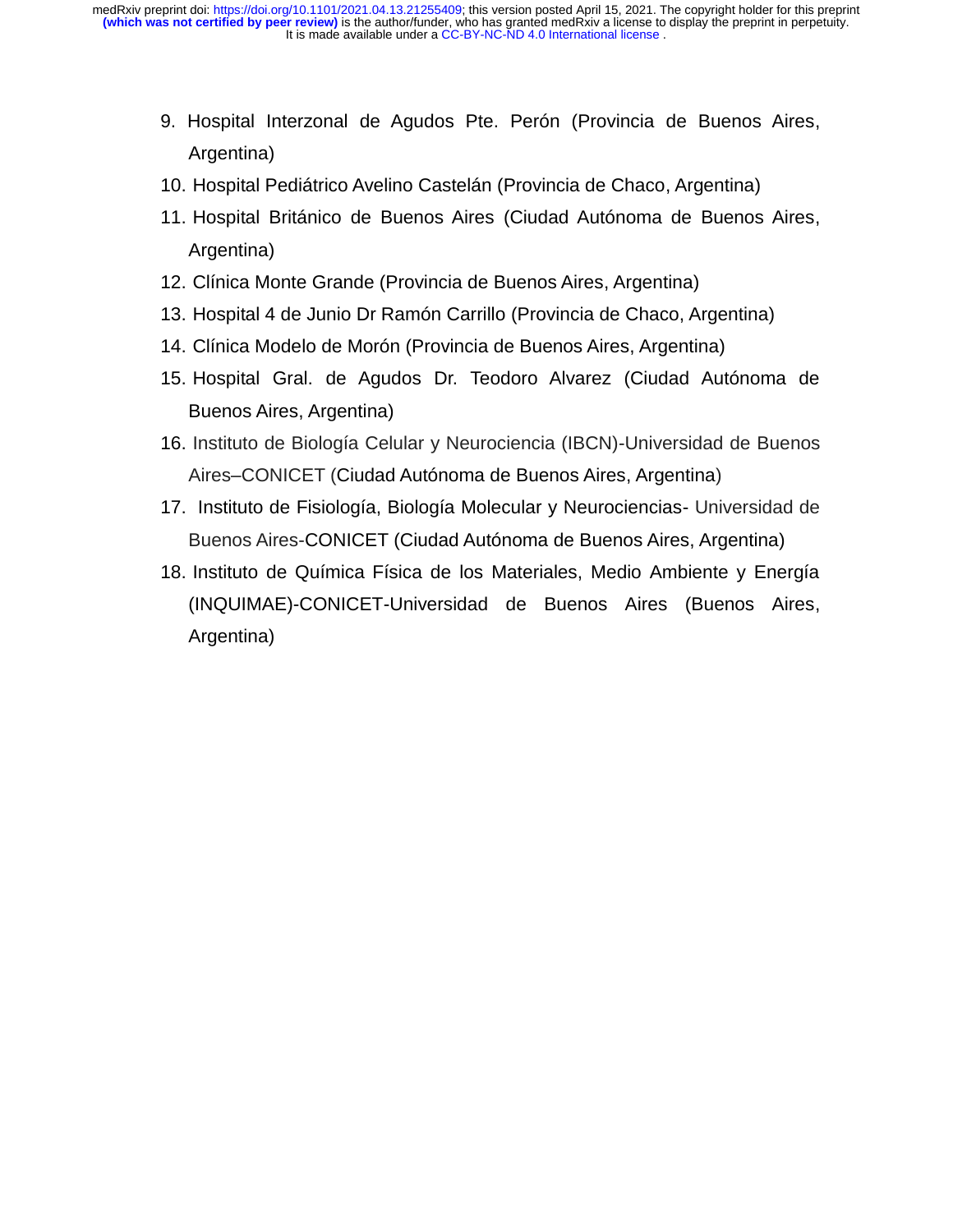# **Summary**

# Background

Iota-Carrageenan (I-C) is a sulfate polysaccharide synthesized by red algae, with demonstrated antiviral activity and clinical efficacy as nasal spray in the treatment of common cold. In vitro, I-C inhibits SARS-CoV-2 infection in cell culture.

# **Methods**

This is a pragmatic multicenter, randomized, double-blind, placebo-controlled trial assessing the use of a nasal spray containing I-C in the prophylaxis of COVID-19 in hospital personnel dedicated to care of COVID-19 patients.

Clinically healthy physicians, nurses, kinesiologists and others medical providers were assigned in a 1:1 ratio to receive four daily doses of I-C spray or placebo for 21 days.

The primary end point was clinical COVID-19, as confirmed by reversetranscriptase–polymerase-chain-reaction testing, over a period of 21 days. The trial is registered at ClinicalTrials.gov (NCT04521322).

# **Findings**

A total of 394 individuals were randomly assigned to receive I-C or placebo. Both treatment groups had similar baseline characteristics.

The incidence of COVID19 was significantly lower in the I-C group compared to placebo (1·0% vs 5·0%) (Odds Ratio 0·19 (95% confidence interval 0·05 to 0·77; p= 0·03). Workday loss in placebo group compared to I-Cc were 1.6% days / person (95% ci, 1.0 to 2.2); p <0.0001

There were no differences in the incidence of adverse events across the two groups (17 $-3\%$  in the I-C group and 15 $-2\%$  in the placebo group, p= 0 $-5$ ).

# Interpretation

I-C showed significant efficacy in preventing SARS-Cov-2 infection in hospital personnel dedicated to care patients with COVID-19 disease.

Research in context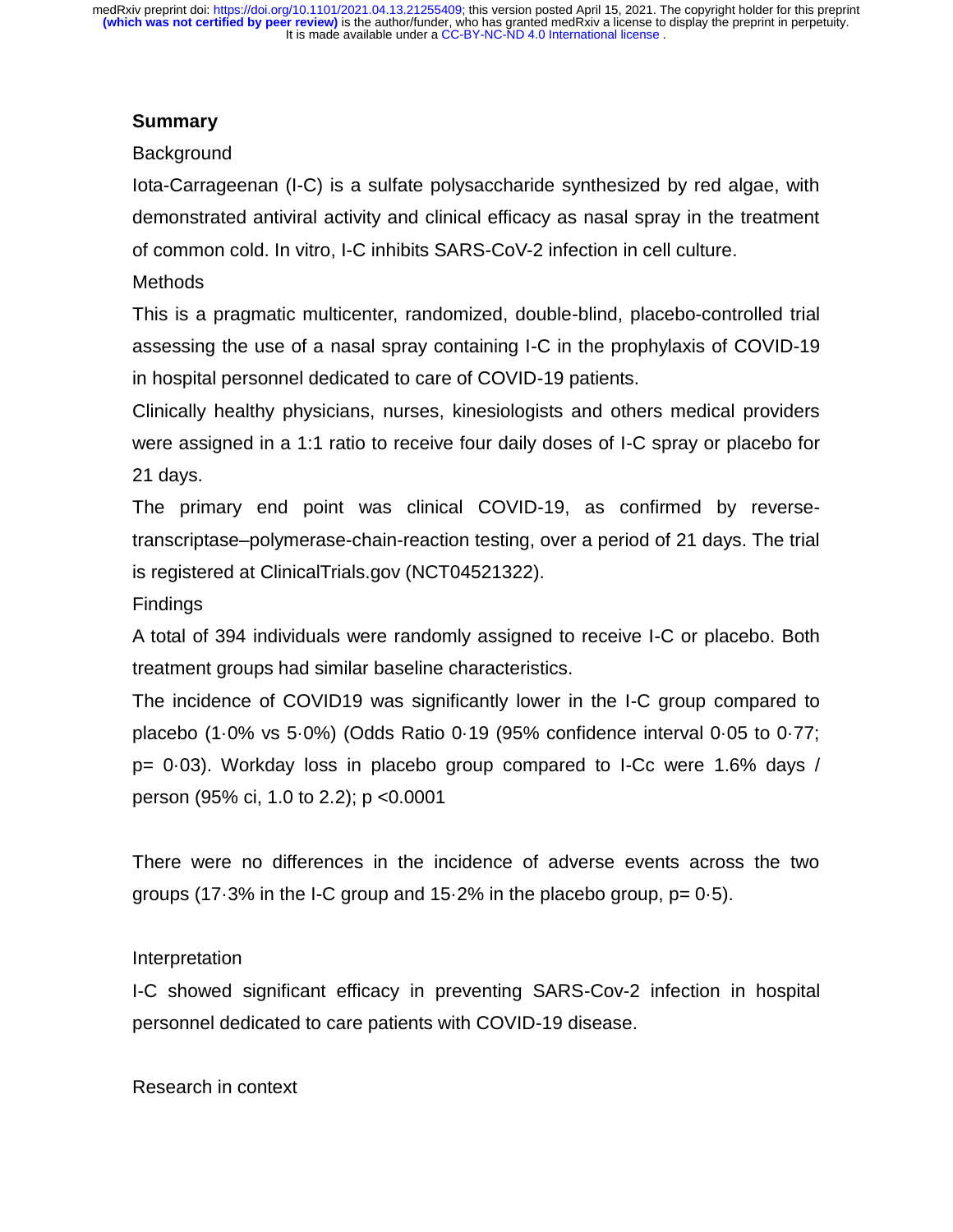#### Evidence before this study

We searched PubMed for research articles published up to February 14, 2021, with no language restrictions, using the terms "SARS-CoV-2" or "COVID-19", "prevention", "clinical trial", and "prophylaxis". Except for studies on vaccines we only found three peer-reviewed publications available on the efficacy of Hydroxycholoquine to prevent COVID-19 disease in individuals at risk of exposure. Hydroxychloroquine did not prevent COVID-19 used as pre or postexposure prophylaxis. We also did not find results from clinical trials on the efficacy of carrageenan in the prevention or treatment of cOVID-19.

#### Added value of this study.

We report the clinical efficacy of a nasal spray with Iota-Carrageenan for the prevention of COVID-19 disease in a randomised, double-blind, placebo-controlled, multicentre study in República Argentina, including 394 participants.

#### Implications of all the available evidence

A simple intervention such as the administration of a nasal spray with Iota-Carrageenan, in addition to hand hygiene, use of personal protective equipment and social distancing, could provide additional protection until vaccines can be administered to the majority of the population.

Funding. The study did not received support for hospitals, staff or patients involved. Publication and administrative costs were supported by: Programa de articulación y fortalecimiento federal de las capacidades en ciencia y tecnología COVID-19, Proyecto CABA 20. Ministerio de Ciencia, Tecnología e Innovación, Argentina. Laboratorio Pablo Cassará free provided the drug and placebo samples. Acknowledgements: We thank the participating hospitals, their staff and persons included in this study.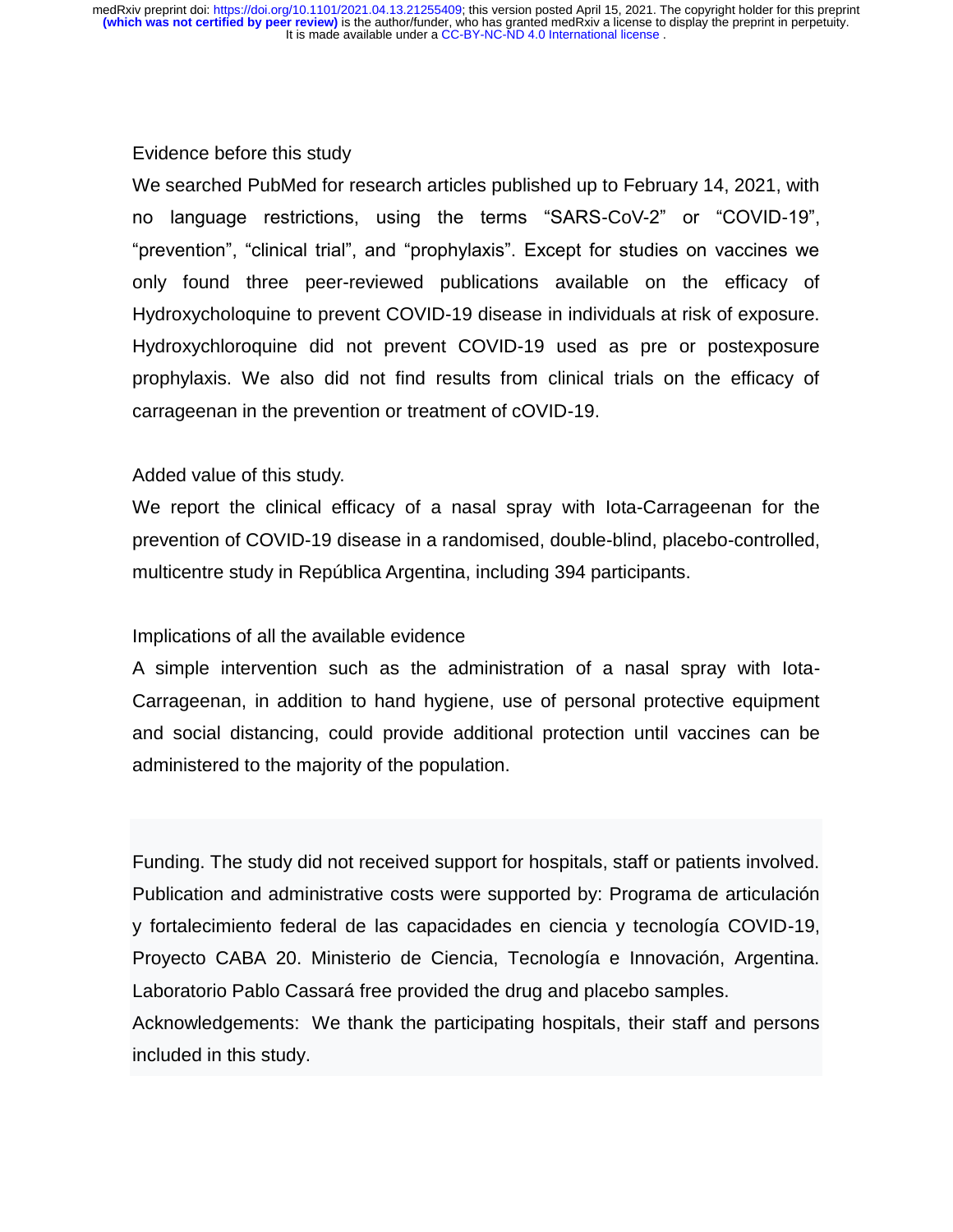Author contributions: JMF, ML, AD, LPF were responsible for the study concept, design, acquisition of data, verification of the underlying data and drafting the manuscript. ML and AD performed statistical analyses. RPG and GS participated in data interpretation, writing the manuscript and agreed on the decision to publish. All authors reviewed, critically revised and approved the final version of the manuscript.

Conflict of Interest: JMF and ML reports personal fees from Laboratorio Pablo Cassará, outside the submitted work.

Clinical trials registration NCT04521322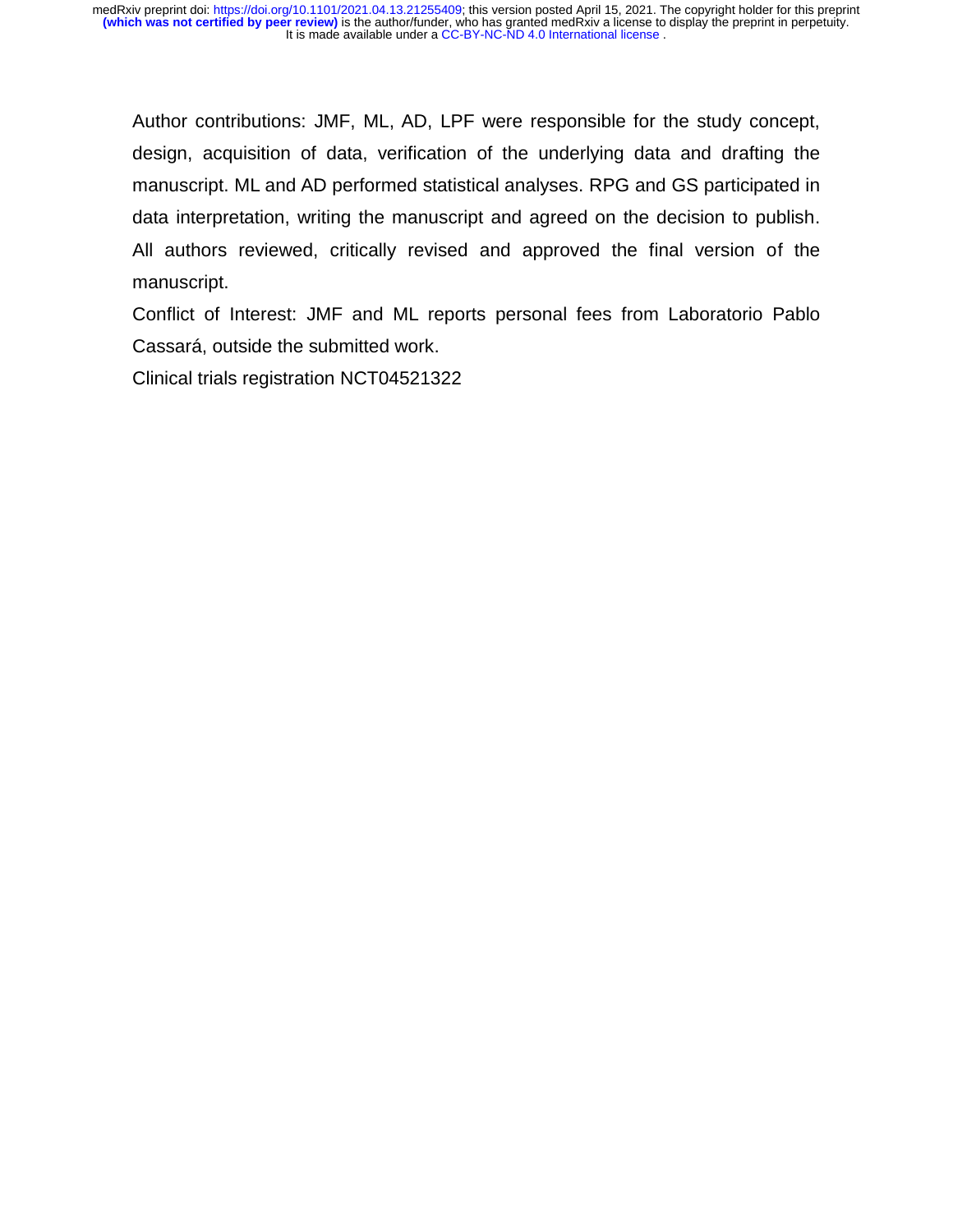#### Introduction

A novel coronavirus, severe acute respiratory syndrome coronavirus 2 (SARS-CoV-2), was first identified in December 2019 as the cause of a respiratory illness designated Coronavirus disease 2019, or COVID-19. Current available evidence shows that COVID-19 virus is transmitted between people through close contact and droplets. Being in close contact with infected individuals is therefore a risk factor to contract COVID19. Unvaccinated health care providers, who are in close contact with COVID-19 patient are therefore at an increased risk for COVID19. This inevitably places unvaccinated health and other hospital workers at a high risk of infection. Recent COVID19 vaccine developments have shown a high efficacy at preventing COVID19 (1,2), and vaccination rate among healthcare workers in high income countries has grown steadily over the first quarter of 2020 (3-6). Nevertheless, vaccine production challenges, distribution delays and global vaccine access have once again highlighted global inequality. The need to develop additional low cost interventions to mitigate the risk of contracting COVID19 among unvaccinated healthcare providers in particularly important for the global South, whore vaccination rate among healthcare providers remains low. The existence of a prophylactic intervention against this disease (except for vaccines already available) remains unknown.

Iota-carrageenan -a sulfated polysaccharide found in some species of red seaweed (Chondrus crispus)- has demonstrated antiviral activity against respiratory and other viruses in cell culture and in animal models.(7-10) Iotacarrageenan inhibits viruses based on its interaction with the surface of viral particles, thus preventing them from entering cells and trapping the viral particles released from the infected cells. *In vitro* and *in vivo* studies have demonstrated the effectiveness of Iota-Carrageenan against several respiratory viruses such as HRV, influenza A and common cold Coronavirus. Carrageenan is generally recognized as safe for use in food and topical applications.

Because the primary site of infection and replication of most cold-causing viruses is the nasal mucosa, it has been hypothesized that early and targeted treatment of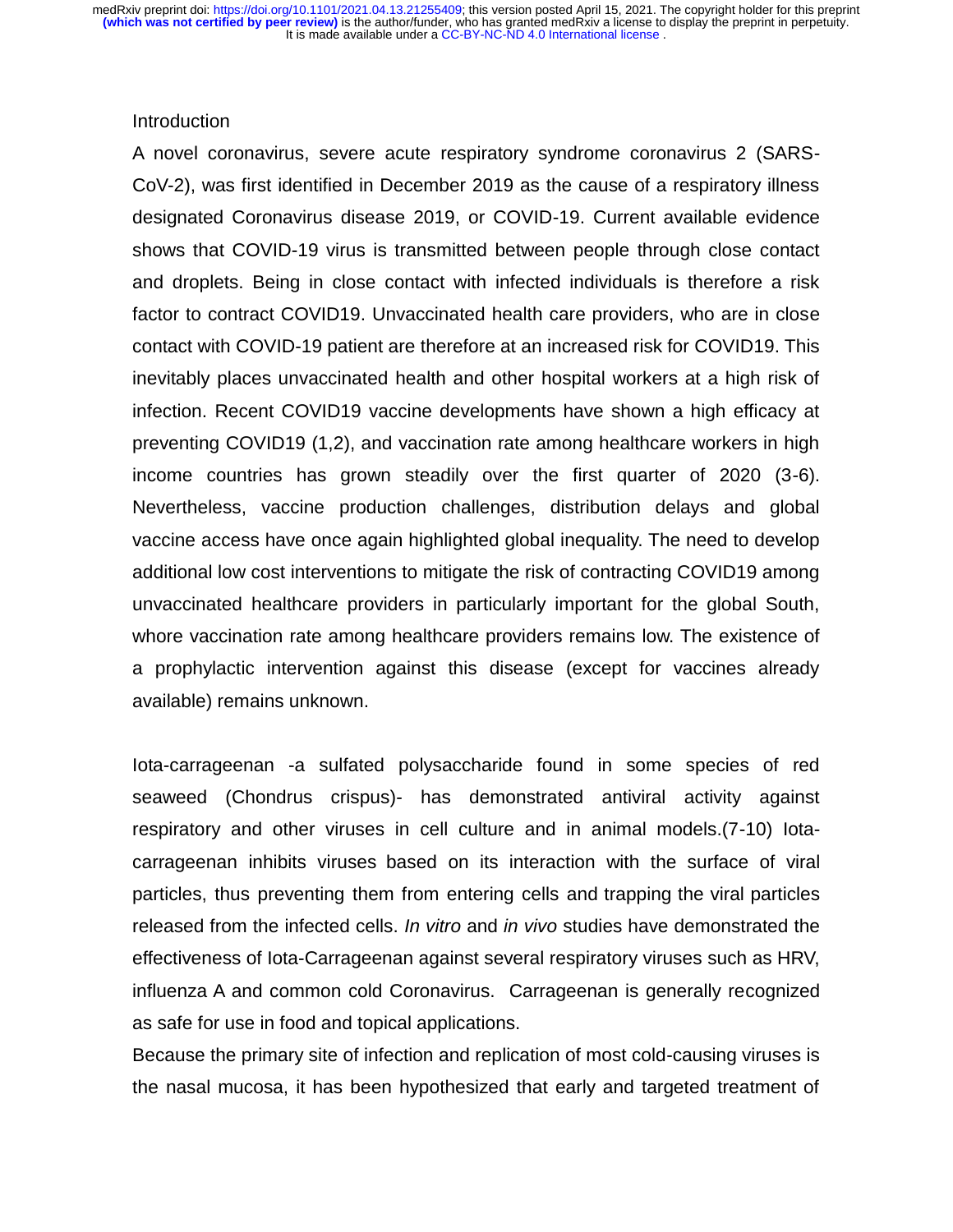the nasal mucosa with Iota-Carrageenan may block viral entry on that level and interfere locally with the propagation of viral replication.

In three randomized clinical trials (two in adults and one in children) that compared Iota-Carrageenan nasal spray with saline solution (placebo) there were strong indications of efficacy, including significantly reduced cold symptoms;(11) positive effects on symptoms in patients in whom less co-medication or no co-medication was used;(12) significantly reduced viral loads;(11-13) and faster reduction of common cold symptoms.(12-13) Treatments were safe and well tolerated.(11-13) In cell culture Iota-Carrageenan has demonstrated antiviral activity against SARS-CoV-2 virus (14,15) and SARSCoV-2 Spike Pseudotyped Lentivirus (SSPL).(16) Taking into account that the concentrations found to be active *in vitro* against SARS-CoV-2 may be easily achieved by the application of nasal sprays already marketed in several countries,(14) and that during the first days of disease the virus is localized mainly in the nasal cavity and the nasopharynx,(17) we hypothesized that a nasal spray with Iota-Carrageenan could potentially be used as preexposure and during exposure prophylaxis, to prevent symptomatic infection in health workers at high risk of COVID19 infection.

### **Methods**

#### *Study design and participants*

We conducted a pragmatic randomized, placebo-controlled clinical trial to determine if a nasal spray with Iota-Carrageenan can prevent COVID-19 infection in healthcare workers caring for COVID-19 patients. This study was carried out when vaccination plans had not yet begun in Argentina. We randomly assigned participants in a 1:1 ratio to receive either Iota-Carrageenan or placebo. Trial enrollment began on July 24, 2020. Health and other hospital workers attending patients with a positive polymerase-chain-reaction (PCR) assay for SARS-CoV-2 admitted in hospitals were eligible. This trial was approved by the institutional review board and by the ethics committees of each participating center, and participants provided written consent prior to participation.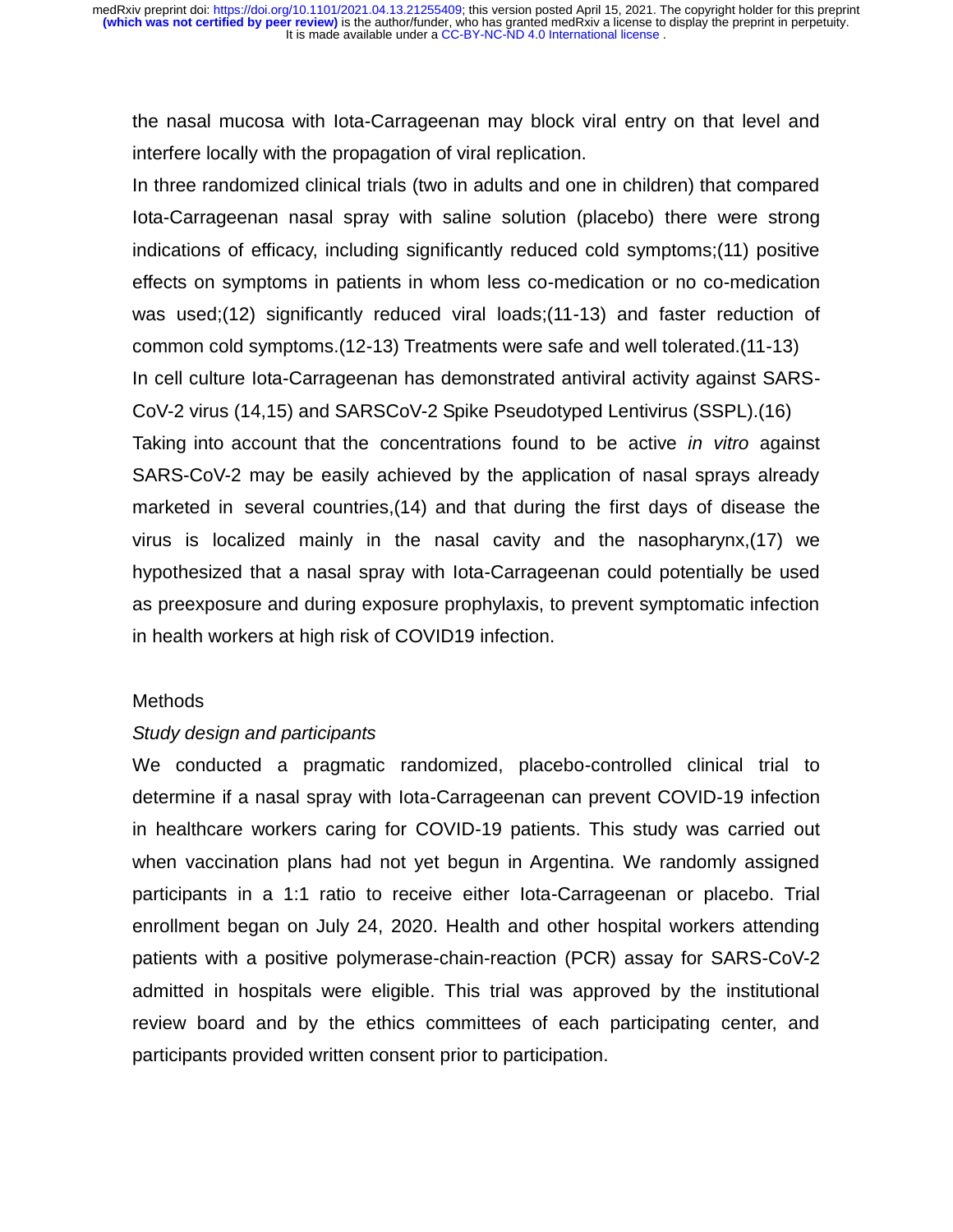We included physicians, nurses, kinesiologists and other hospital workers with no history of clinical SARS-CoV-2 infection, who performed medical care in a COVID19 hot zone in the hospital, and were therefore exposed daily to patients with COVID-19. Participants were excluded if (a) they were younger than 18 years of age, (b) participated in any other clinical trial of an experimental treatment for COVID-19, (c) had not entered an area with new patients admitted for COVID-19 in the last 24 hours, (d) did not have a cell phone for remote monitoring, (e) reported hypersensitivity or known allergy to any component of the product, or (f) were pregnant or lactating. Additionally, medical personnel under suspicion of COVID-19, COVID-19 history or with COVID-19 antibodies found in a previous routine screening were deemed uneligible to participate in this study.

# *Randomisation and masking*

Randomisation occurred at the coordinator center. It was generated a permutedblock randomization sequence using sized blocks of 8. A research pharmacist sequentially assigned participants to either of the groups. The assignments were concealed from investigators and participants (double blind).

#### *Procedures*

Participants were instructed to self-administer 1 puff (0·10 mL) of trial medication to each nostril 4 times per day. Trial medication was either Iota-Carrageenan nasal spray (1·70 g Iota-Carrageenan/L in 0·9 % NaCl) or placebo (0·9 % NaCl). The inhaler bottles containing the active intervention or placebo were identical and odorless. The active drug is approved for use in this dosage by regulatory authorities and available on the market. Both the active sprays and the placebos were provided free of charge by the manufacturer.

Treatment was to be mandatory for 21 days. Participants continued to adhere to handwashing, use of personal protection equipment, physical distancing and general guidelines in compliance with regulations from health authorities. Follow-up was measured on 21th day.

Outcomes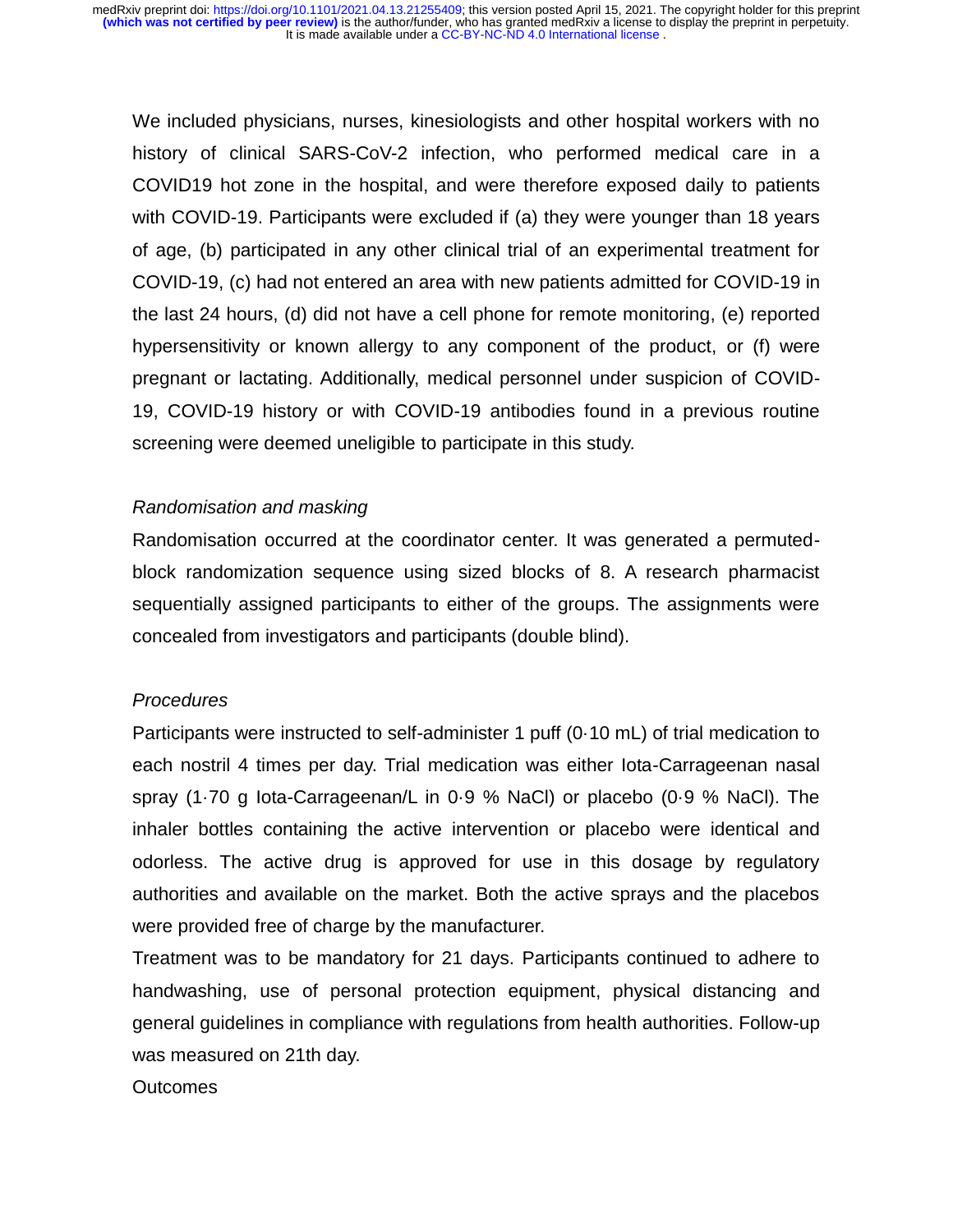The primary outcome was prespecified as symptomatic illness confirmed by a positive molecular assay (PCR) at a local testing facility (using a protocol-defined acceptable test). COVID-19 –related symptoms were the self-reported (any of them) presence of cough, shortness of breath, or difficulty breathing, fever, chills, rigors, myalgia, headache, sore throat, new olfactory and taste disorders, diarrhea and/or vomiting.

In any case, the participants received a daily message on their phone, with a structured questionnaire with the symptoms that should be reported. These symptoms were reported to the center's main investigating doctor, who confirmed the clinical suspicion and requested the test to determine the presence of COVID-19 disease.

### Statistical analysis

We estimated that 200 participants would need to be enrolled in each group to give the trial approximately 80% power, at two-sided type I error rate of 5%, to show that COVID-19 would be 50% lower in active treatment group than in the placebo. The strength of association was expressed as a relative risk reduction and its 95% confidence intervals (95% CI). Proportions were compared with the chi-square test or Fisher´s exact test, and the continuous quantitative variables with the Student's t test. We conducted all analyses with SAS software, version 9·4 (SAS Institute), according to the intention-to-treat principle, with two-sided type I error with an alpha of 0·05.

#### Results

From July 24, 2020, to December 20, 2020, a total of 400 hospital workers were enrolled and underwent randomization at 10 hospitals in Argentina.

Six participants were excluded from the final analysis because they had symptoms suggestive of COVID-19 at the time of randomization. Of the remaining 394 participants, 196 had been assigned to receive Iota-Carrageenan and 198 to receive placebo.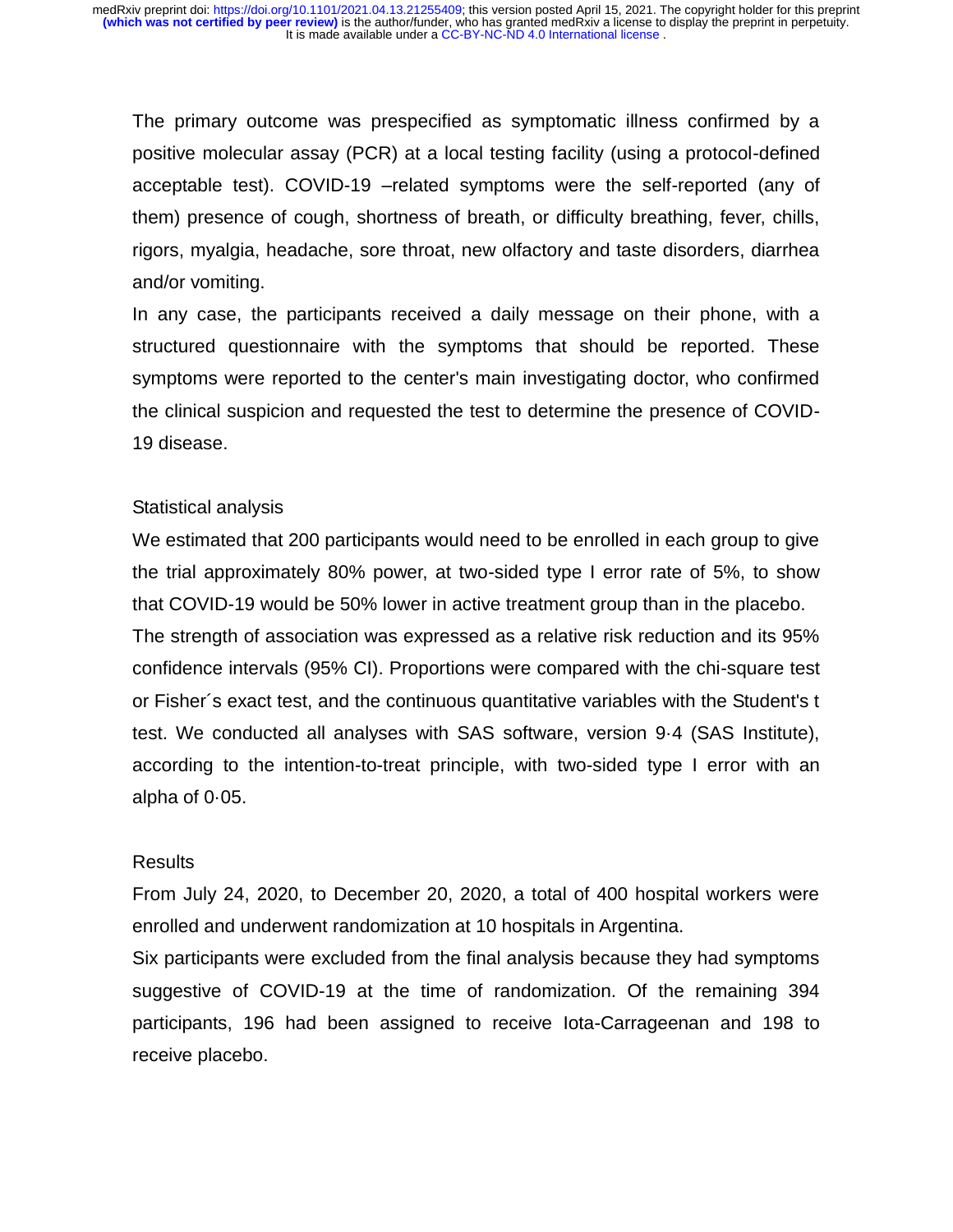Thirteen individuals in Iota-Carrageenan group and 14 in placebo group withdrew consent before day 21 and did not provide information about their health status.

The mean age of participants was 38.5±9 years old, and 75.1% were female gender (Table 1).

Forty three participants underwent a PCR test for presenting symptoms compatible with COVID-19 (Table 2), 31 were negative (7·6% in the Iota-Carrageenan group and 8.6% in the placebo group;  $p=0.8$ ).

Overall, new COVID-19 (symptomatic with PCR-confirmed) developed in 12 of 394 participants (3.04%) during the 21 days of follow-up (Table 2).

The incidence of COVID-19 differs significantly between those receiving the nasal spray with Iota-Carrageenan (2 of 196 [1·0 %]) and those receiving placebo (10 of 198 [5·0 %]) (Odds Ratio 0.19 (95% confidence interval 0.05 to 0.77; p=0.03). Business day losses censored at day 21 were lower in I-C group (0.5% and 2.0%; p< 0.0001). In sensitivity analysis in which we removed from our analyses individuals who presented symptoms before 7 days after randomization, the risk reduction was 95% (95% CI, 6.0% to 99.7%), *p*= 0.04. OR: 0.05 (95% CI, 0.003 to  $(0.9)$ ,  $p=0.04$ .

Days off work in placebo group compared to I-C were 1.6% days / person (95% CI, 1.0 to 2.2); p <0.0001

In the Iota-Carrageenan group and placebo group, 17.3% and 15.2%, respectively, reported at least one adverse effect  $(p = 0.5)$ 

# **Discussion**

The results of this study show that the Iota-Carrageenan nasal spray is safe and effective to prevent COVID-19 disease in hospital workers providing care for COVID-19 patients. In our study we identified a risk reduction greater than 80%. This finding is particularly relevant as until now the only prophylactic interventions with demonstrated efficacy are vaccines who are not yet accessible worldwide. In facts, vaccination rates among healthcare workers remain particularly low, specially in the global south.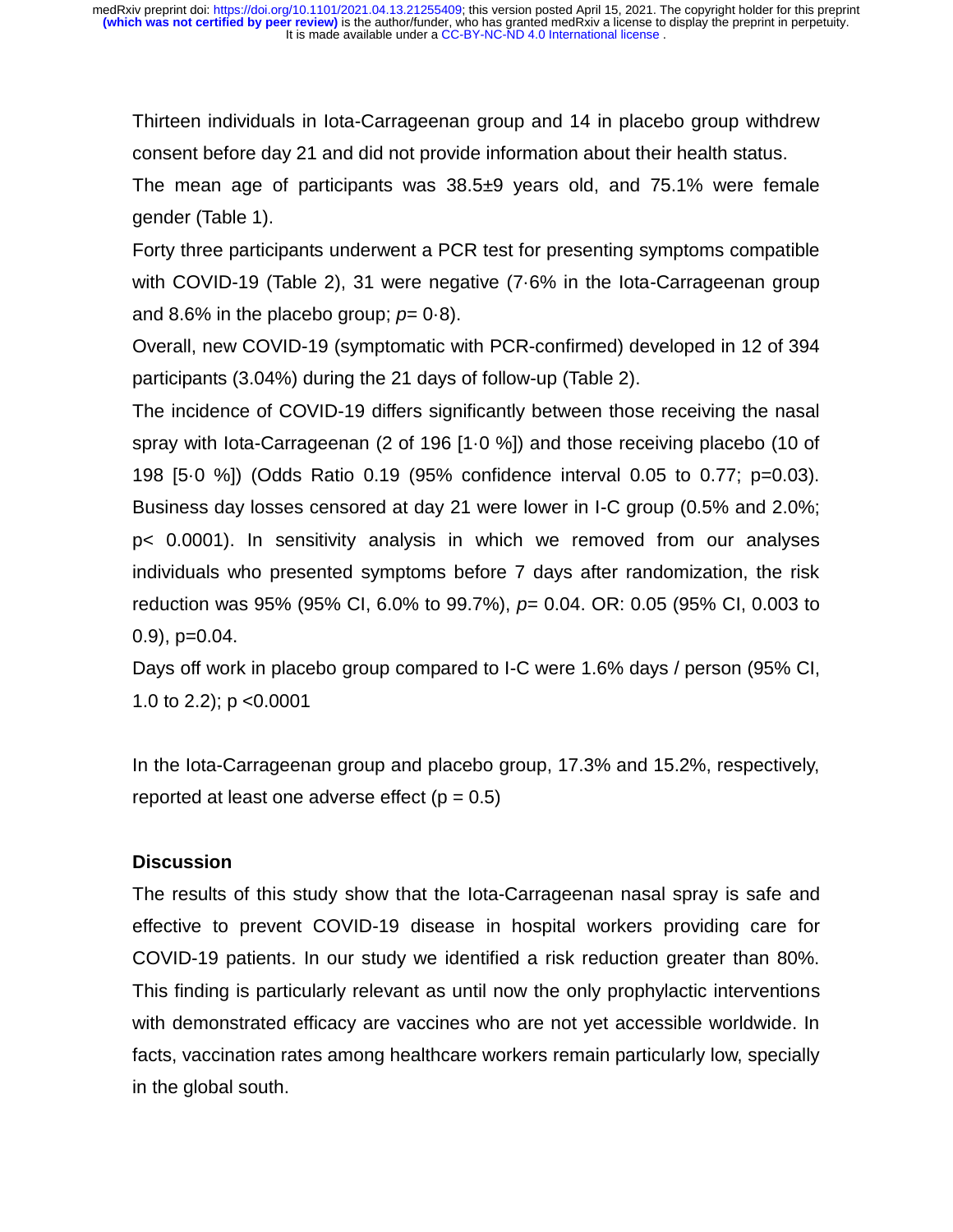There has been growing interest in the potential efficacy of drugs with demonstrated in vitro efficacy. During the early days of the COVID-19 pandemic, there was an increased attention to the use of hydroxychloroquine, an agent that was active in vitro but did not prevent COVID-19 when used as pre or postexposure prophylaxis(18-20). With at least two registered clinical trials as of February 2021 (Argentina and Austria), Iota-Carrageenan is being proposed as a potential efficacious prophylactic drug. The nasal spray with Iota-Carrageenan has already shown clinical efficacy in diseases of the upper airways produced by viruses against which Iota-Carrageenan had demonstrated efficacy in vitro. Additionally, Iota-Carrageenan's in vitro efficacy was shown *in vitro* concentrations equal to and up to 100 times lower than those estimated to be reached in the nasal cavity with the use of sprays available in different countries with standard dosages. We have recently repeated the in vitro study of the effect of carrageenan spray on SARS-COV-2 infection in cultures of a human respiratory epithelium cell line (Calu-3) observing the same inhibitory effect as in Vero cells (submitted).

Our study have some limitations. First, we included apparently healthy individuals without confirmation by PCR test. Second, those who remained asymptomatic were also not tested. Third, we do not know the exposure dose of each participant, although, the number of active principle and placebos administered in each participating center were identical. The devastating urgency of the COVID-19 pandemic requires a simple and pragmatic design trial with the ability to give, in this context, a quick and efficient answer. This is particularly important considering that health providers are overworked and extremely busy, and a higher burden associated with completing numerous data would have resulted in low study compliance.

Our study has also a number of strengths. First, we chose healthcare and other hospital workers to participate in this research as a simple and easy-to-follow model. Second, enrollment took place during a high rate of community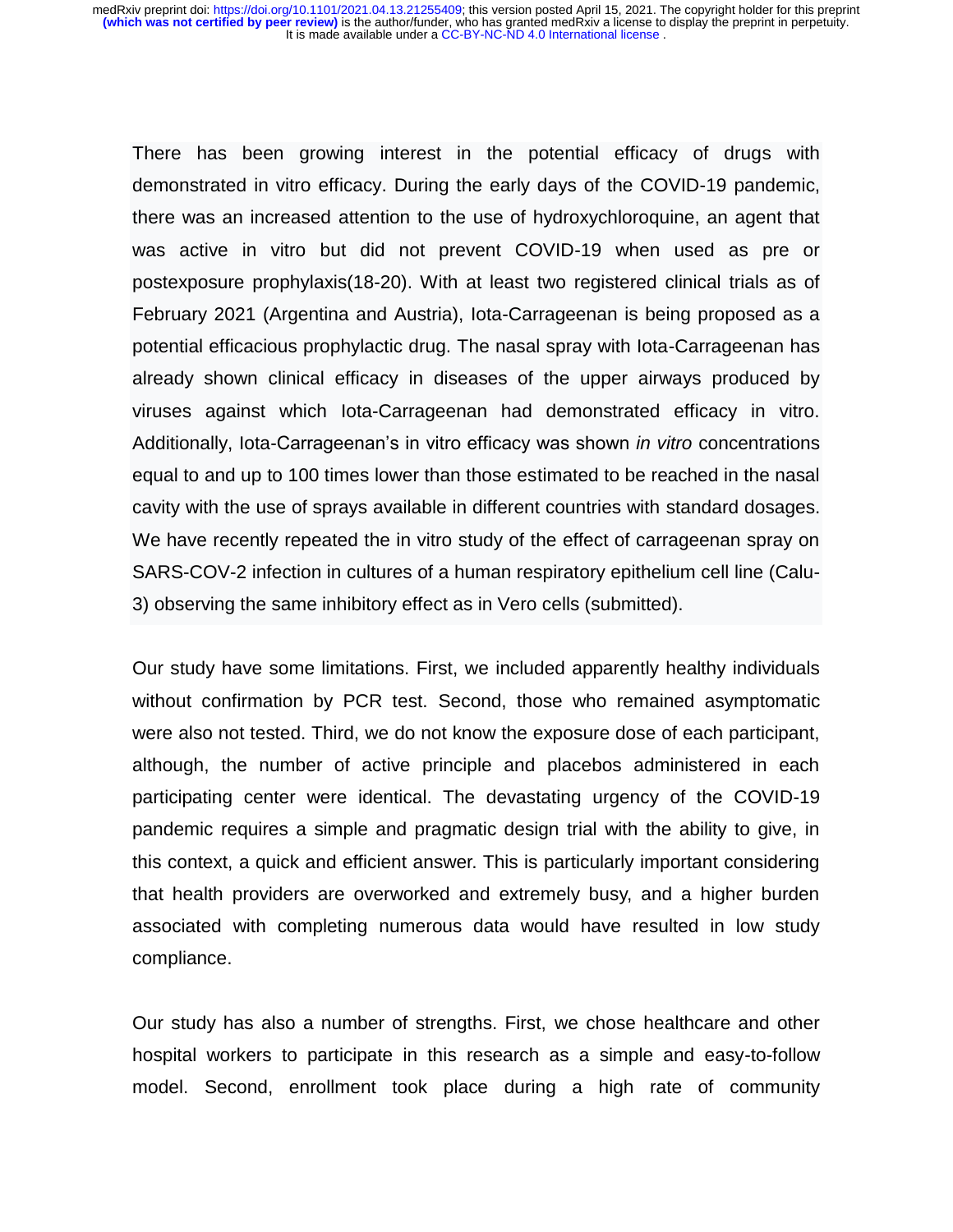transmission in Argentina, therefore, our participants were also exposed outside the hospital. Third, and following the pragmatic nature of this randomized controlled clinical trial and according to the regulations established by the Nation Ministry of Health, we performed only one PCR test between 48 and 72 hours after the onset of symptoms, assuming that a negative first test may not have been enough, nor we have carried out antibody dosages to confirm the disease. Finally, a small number of individuals were lost to follow up (6.8%). In sensitivity analysis where it was hypothesized that the 13 lost individuals from the Iota-Carrageenan group were infected, and that the 14 lost individuals from the placebo group were not infected, no differences were found in infection rates of both groups ( $p= 0.3$ ).

# **Conclusions**

The nasal spray with I-C showed significant efficacy in preventing SARS-Cov-2 infection in personnel dedicated to care patients with Covid-19 disease. This finding should be replicated in future clinical trials.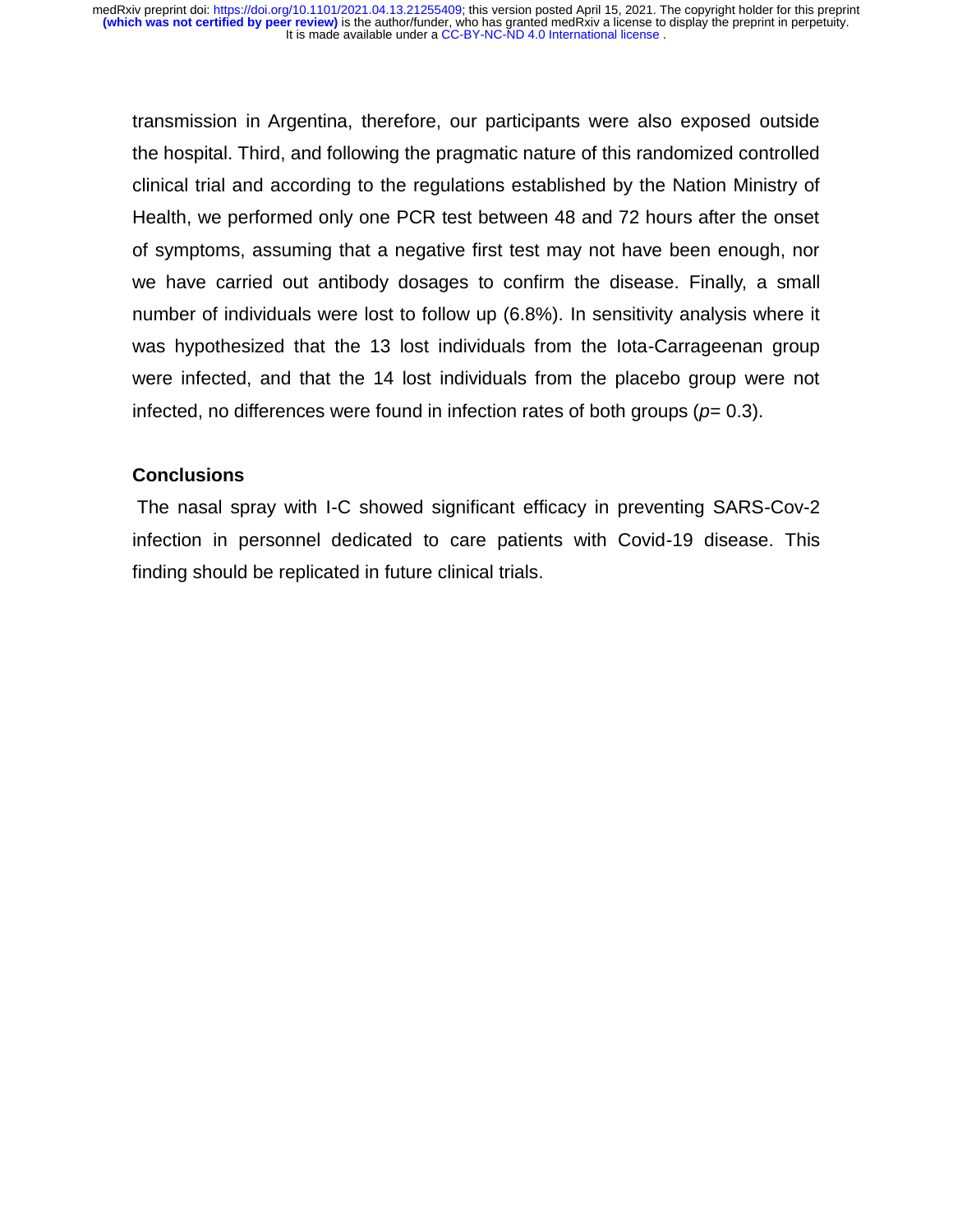#### References

1 Polack FP, Thomas SJ, Kitchin N, Absalon J, Gurtman A, Lockhart S, Perez JL, Pérez Marc G, Moreira ED, Zerbini C, Bailey R, Swanson KA, Roychoudhury S, Koury K, Li P, Kalina WV, Cooper D, Frenck RW Jr, Hammitt LL, Türeci Ö, Nell H, Schaefer A, Ünal S, Tresnan DB, Mather S, Dormitzer PR, Şahin U, Jansen KU, Gruber WC; C4591001 Clinical Trial Group. Safety and Efficacy of the BNT162b2 mRNA COVID-19 Vaccine. N Engl J Med. 2020 Dec 31;383(27):2603-2615. doi: 10.1056/NEJMoa2034577. Epub 2020 Dec 10.

2. Denis Y Logunov, Inna V Dolzhikova, Dmitry V Shcheblyakov, Amir I Tukhvatulin, Olga V Zubkova, Alina S Dzharullaeva, Anna V Kovyrshina, Nadezhda L Lubenets, Daria M Grousova, Alina S Erokhova, Andrei G Botikov, atima M Izhaeva, Olga Popova, Tatiana A Ozharovskaya, Ilias B Esmagambetov, Irina A Favorskaya, Denis I Zrelkin, Daria V Voronina, Dmitry N Shcherbinin, Alexander S Semikhin, Yana V Simakova, Elizaveta A Tokarskaya, Daria A Egorova, Maksim M Shmarov, Natalia A Nikitenko, Vladimir A Gushchin, Elena A Smolyarchuk, Sergey K Zyryanov, Sergei V Borisevich, Boris S Naroditsky, Denis Y Logunov, Gam-COVID-Vac Vaccine Trial Group. Safety and efficacy of an rAd26 and rAd5 vector-based heterologous prime-boost COVID-19 vaccine: an interim analysis of a randomised controlled phase 3 trial in Russia. Lancet. 2021 Feb 2;S0140-6736(21)00234-8. doi: 10.1016/S0140-6736(21)00234-8. Online ahead of print.

3. WHO Draft landscape of COVID-19 candidate vaccines. Jan 22, 2021. https://www.who.int/publications/m/item/draft-landscape-of-cOVID-19-candidatevaccines.

4. Voysey M, Clemens SAC, Madhi SA. Safety and efficacy of the ChAdOx1 nCoV-19 vaccine (AZD1222) against SARS-CoV-2: an interim analysis of four randomised controlled trials in Brazil, South Africa, and the UK. Lancet. 2021;397:99–111.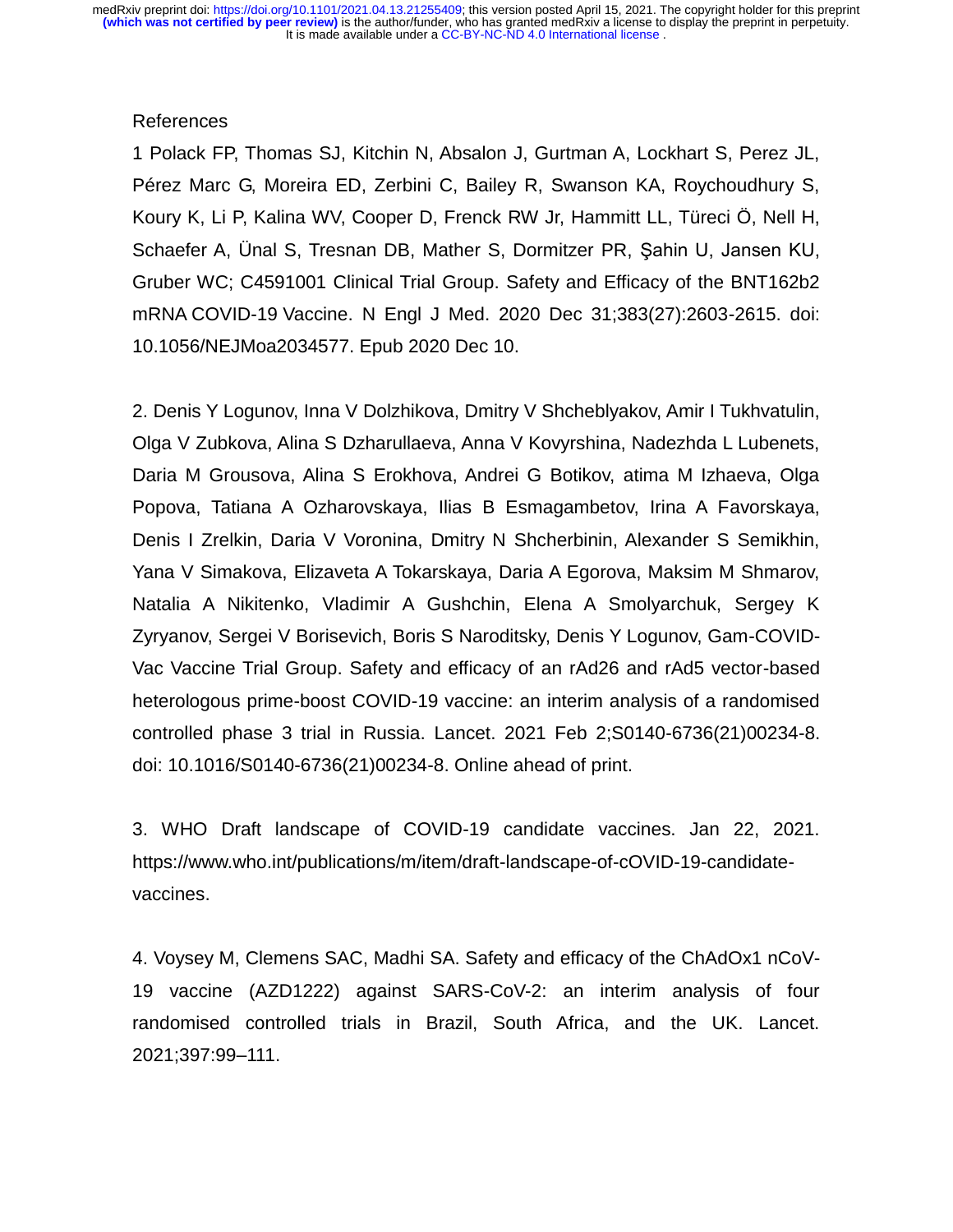5. Baden LR, El Sahly HM, Essink B. Efficacy and safety of the mRNA-1273 SARS-CoV-2 vaccine. N Engl J Med. 2020 doi: 10.1056/NEJMoa2035389. published online Dec 30.

6. Zhang C, Zhou D. Adenoviral vector-based strategies against infectious disease and cancer. Hum Vaccin Immunother. 2016;12:2064–2074.

7. Ahmadi A, Zorofchian Moghadamtousi S, Abubakar S, Zandi K. Antiviral Potential of Algae Polysaccharides Isolated from Marine Sources: A Review. Biomed Res Int. 2015;2015:825203. doi: 10.1155/2015/825203. Epub 2015 Sep 21. PMID: 26484353; PMCID: PMC4592888.

8. Leibbrandt A, Meier C, König-Schuster M, Weinmüllner R, Kalthoff D, Pflugfelder B, Graf P, Frank-Gehrke B, Beer M, Fazekas T, Unger H, Prieschl-Grassauer E, Grassauer A. Iota-carrageenan is a potent inhibitor of influenza A virus infection. PLoS One. 2010 Dec 14;5(12):e14320. doi: 10.1371/journal.pone.0014320.

9. Wang W, Zhang P, Hao C, Zhang XE, Cui ZQ, Guan HS. In vitro inhibitory effect of carrageenan oligosaccharide on influenza A H1N1 virus. Antiviral Res. 2011 Nov;92(2):237-46. doi: 10.1016/j.antiviral.2011.08.010. Epub 2011 Aug 16.

10. Grassauer A, Weinmuellner R, Meier C, Pretsch A, Prieschl-Grassauer E, Unger H.Virol J. Iota-Carrageenan is a potent inhibitor of rhinovirus infection. Virol J. 2008 Sep 26;5:107. doi: 10.1186/1743-422X-5-107.

11. Eccles R, Meier C, Jawad M, Weinmüllner R, Grassauer A, Prieschl-Grassauer E. Efficacy and safety of an antiviral Iota-Carrageenan nasal spray: a randomized, double-blind, placebo-controlled exploratory study in volunteers with early symptoms of the common cold. Respir Res. 2010 Aug 10;11(1):108. doi: 10.1186/1465-9921-11-108.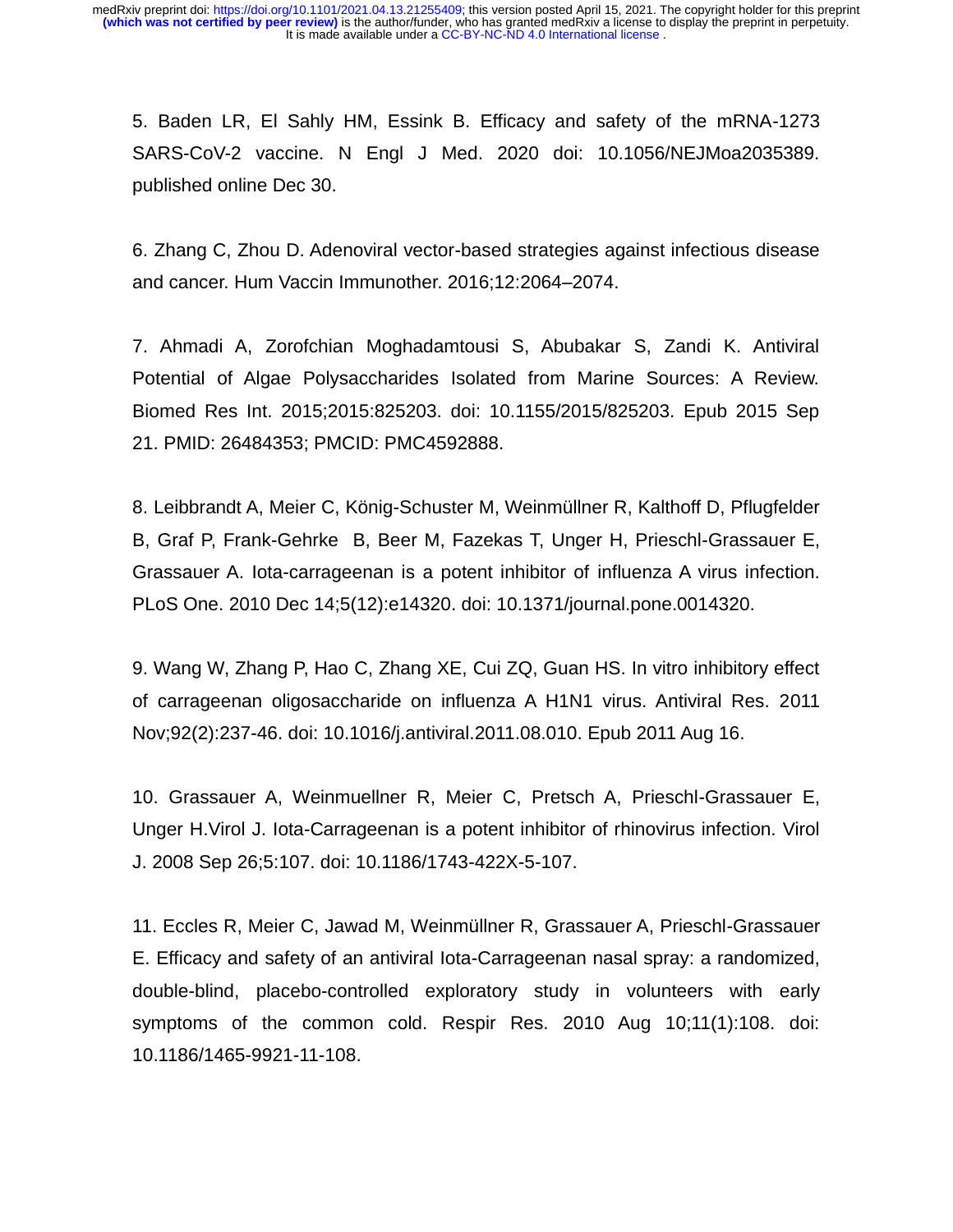12. Martin Ludwig, Elisabeth Enzenhofer, Sven Schneider, Margit Rauch, Angelika Bodenteich, Kurt Neumann, Eva Prieschl-Grassauer, Andreas Grassauer, Thomas Lion, Christian A Mueller. Efficacy of a carrageenan nasal spray in patients with common cold: a randomized controlled trial. Respir Res. 2013 Nov 13;14(1):124. doi: 10.1186/1465-9921-14-124.

13. Eccles R, Winther B, Johnston SL, Robinson P, Trampisch M, Koelsch S. Efficacy and safety of iota-carrageenan nasal spray versus placebo in early treatment of the common cold in adults: the ICICC trial. Respir Res. 2015 Oct 5;16:121. doi: 10.1186/s12931-015-0281-8.

14. Shruti Bansal, Colleen B.Jonsson, Shannon L. Taylor, Juan Mnuel Figueroa, Andrea Vanesa Dugour, Carlos Palacios, Julio César Vega. Iota-carrageenan and Xylitol inhibit SARS-CoV-2 in cell culture. BioRxiv 2020.08.19.225854; doi: https://doi.org/10.1101/2020.08.19.225854

15. Song S, Peng H, Wang Q, Liu Z, Dong X, Wen C, Ai C, Zhang Y, Wang Z, Zhu B. Inhibitory activities of marine sulfated polysaccharides against SARS-CoV-2. Food Funct. 2020 Sep 23;11(9):7415-7420. doi: 10.1039/d0fo02017f.

16. Martina Morokutti-Kurz, Philipp Graf, Andreas Grassauer, Eva Prieschl-Grassauer. SARS-CoV-2 in-vitro neutralization assay reveals inhibition of virus entry by iota-carrageenan. bioRxiv 2020.07.28.224733;doi: https://doi.org/10.1101/2020.07.28.224733.

17. Zou L, Ruan F, Huang M, Liang L, Huang H, Hong Z, Yu J, Kang M, Song Y, Xia J, Guo Q, Song T, He J, Yen HL, Peiris M, Wu J. SARS-CoV-2 Viral Load in Upper Respiratory Specimens of Infected Patients. N Engl J Med. 2020 Mar 19;382(12):1177-1179. doi: 10.1056/NEJMc2001737. Epub 2020 Feb 19. PMID: 32074444; PMCID: PMC7121626.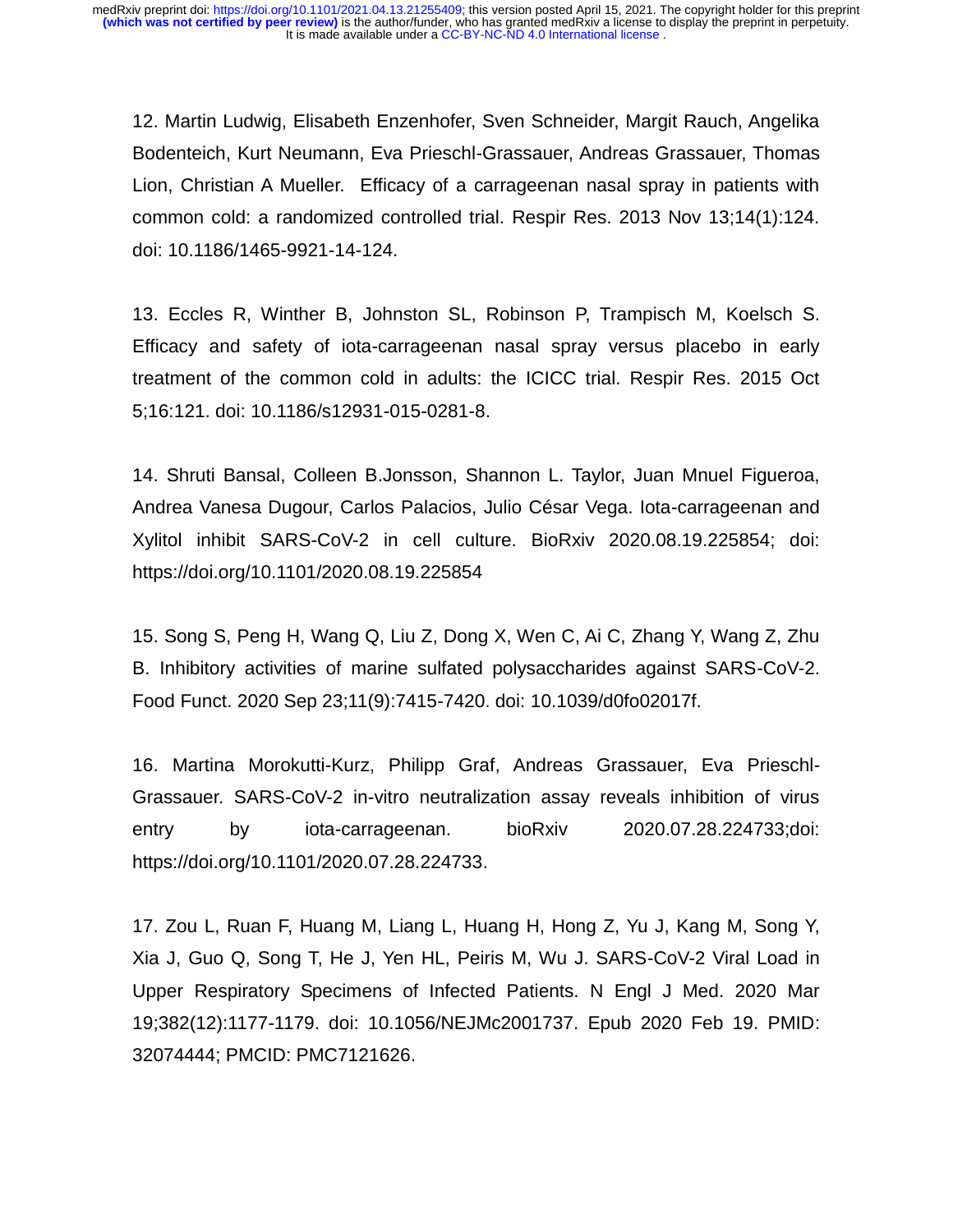18. Boulware DR, Pullen MF, Bangdiwala AS, Pastick KA, Lofgren SM, Okafor EC, Skipper CP, Nascene AA, Nicol MR, Abassi M, Engen NW, Cheng MP, LaBar D, Lother SA, MacKenzie LJ, Drobot G, Marten N, Zarychanski R, Kelly LE, Schwartz IS, McDonald EG, Rajasingham R, Lee TC, Hullsiek KH. A Randomized Trial of Hydroxychloroquine as Postexposure Prophylaxis for COVID-19. N Engl J Med. 2020 Aug 6;383(6):517-525. doi: 10.1056/NEJMoa2016638. Epub 2020 Jun 3.

19. Mitjà O, Corbacho-Monné M, Ubals M, Alemany A, Suñer C, Tebé C, Tobias A, Peñafiel J, Ballana E, Pérez CA, Admella P, Riera-Martí N, Laporte P, Mitjà J, Clua M, Bertran L, Sarquella M, Gavilán S, Ara J, Argimon JM, Cuatrecasas G, Cañadas P, Elizalde-Torrent A, Fabregat R, Farré M, Forcada A, Flores-Mateo G, López C, Muntada E, Nadal N, Narejos S, Nieto A, Prat N, Puig J, Quiñones C, Ramírez-Viaplana F, Reyes-Urueña J, Riveira-Muñoz E, Ruiz L, Sanz S, Sentís A, Sierra A, Velasco C, Vivanco-Hidalgo RM, Zamora J, Casabona J, Vall-Mayans M, González-Beiras C, Clotet B; BCN-PEP-CoV2 Research Group. A Cluster-Randomized Trial of Hydroxychloroquine for Prevention of Covid-19. N Engl J Med. 2021 Feb 4;384(5):417-427. doi: 10.1056/NEJMoa2021801. Epub 2020 Nov 24.

20. Abella BS, Jolkovsky EL, Biney BT, Uspal JE, Hyman MC, Frank I, Hensley SE, Gill S, Vogl DT, Maillard I, Babushok DV, Huang AC, Nasta SD, Walsh JC, Wiletyo EP, Gimotty PA, Milone MC, Amaravadi RK; Prevention and Treatment of COVID-19 With Hydroxychloroquine (PATCH) Investigators. Efficacy and Safety of Hydroxychloroquine vs Placebo for Pre-exposure SARS-CoV-2 Prophylaxis Among Health Care Workers: A Randomized Clinical Trial. JAMA Intern Med. 2021 Feb 1;181(2):195-202. doi: 10.1001/jamainternmed.2020.6319.

CARR-COV2 Trial Group: M.Jimena Ortega<sup>2</sup>, Cristina Soler Riera<sup>2</sup>, Ana Cajelli<sup>8</sup>, Fernando Ross<sup>8</sup>, Mirta Gutiérrez<sup>8</sup>; Viviana Jalife<sup>9</sup>, Mariel Trinidad<sup>9</sup>, Paula Bellagamba<sup>9</sup>; Teresa Corallo<sup>10</sup>, Daniel Lamberti<sup>10</sup>; Pablo Oyhamburu<sup>11</sup>, Yael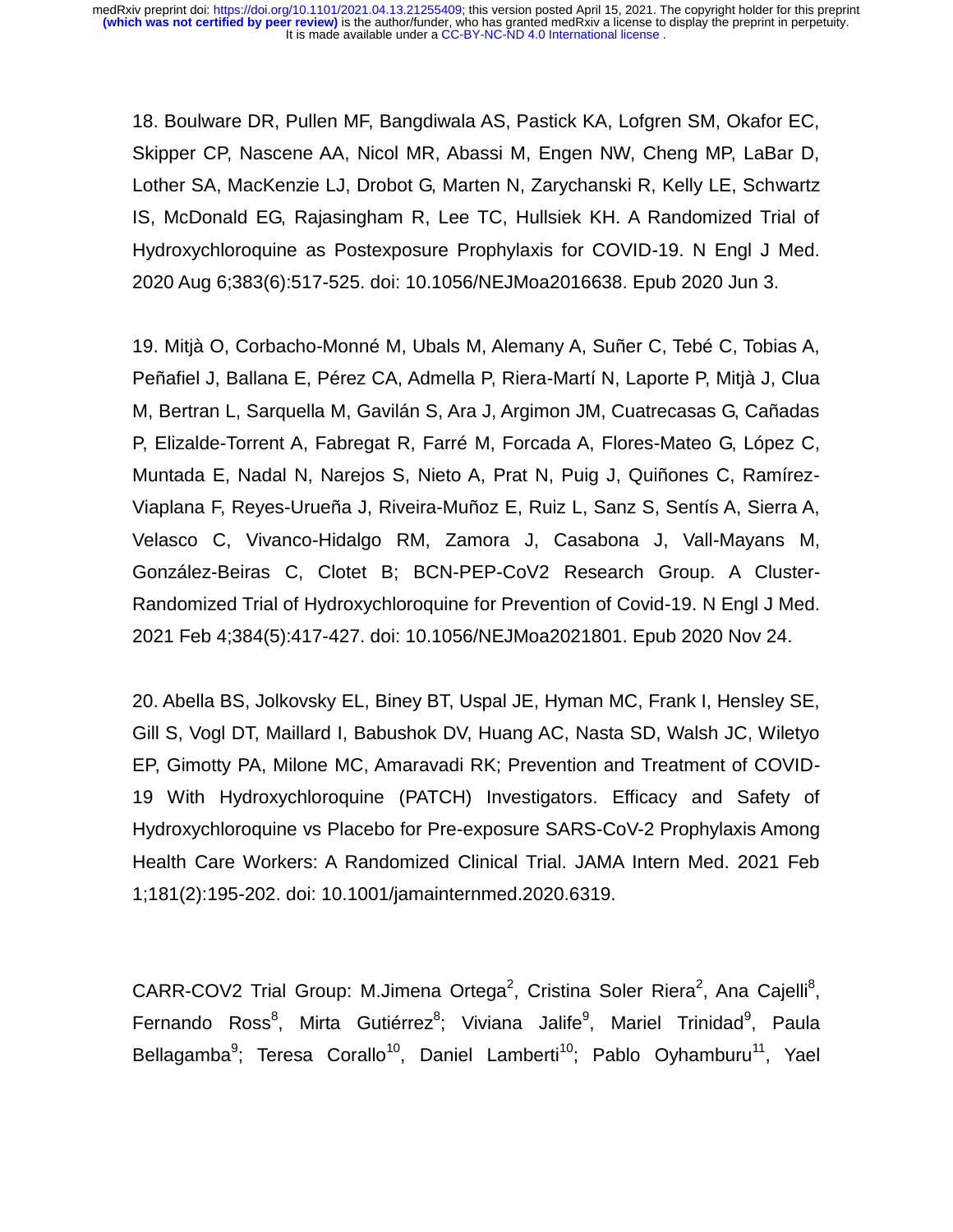Gonzalez<sup>11</sup>, Carmen Rios<sup>11</sup>, Glenda Ernst<sup>11</sup>, Victor Ikeda<sup>12</sup>, Carolina Osuna<sup>12</sup>, Juan Sang<sup>13</sup>, Natalia Judis<sup>13</sup>, Sofía Golé<sup>15</sup>, Lorena Itati Ibanez<sup>18</sup>, Dr. Ricardo Reisin<sup>11</sup>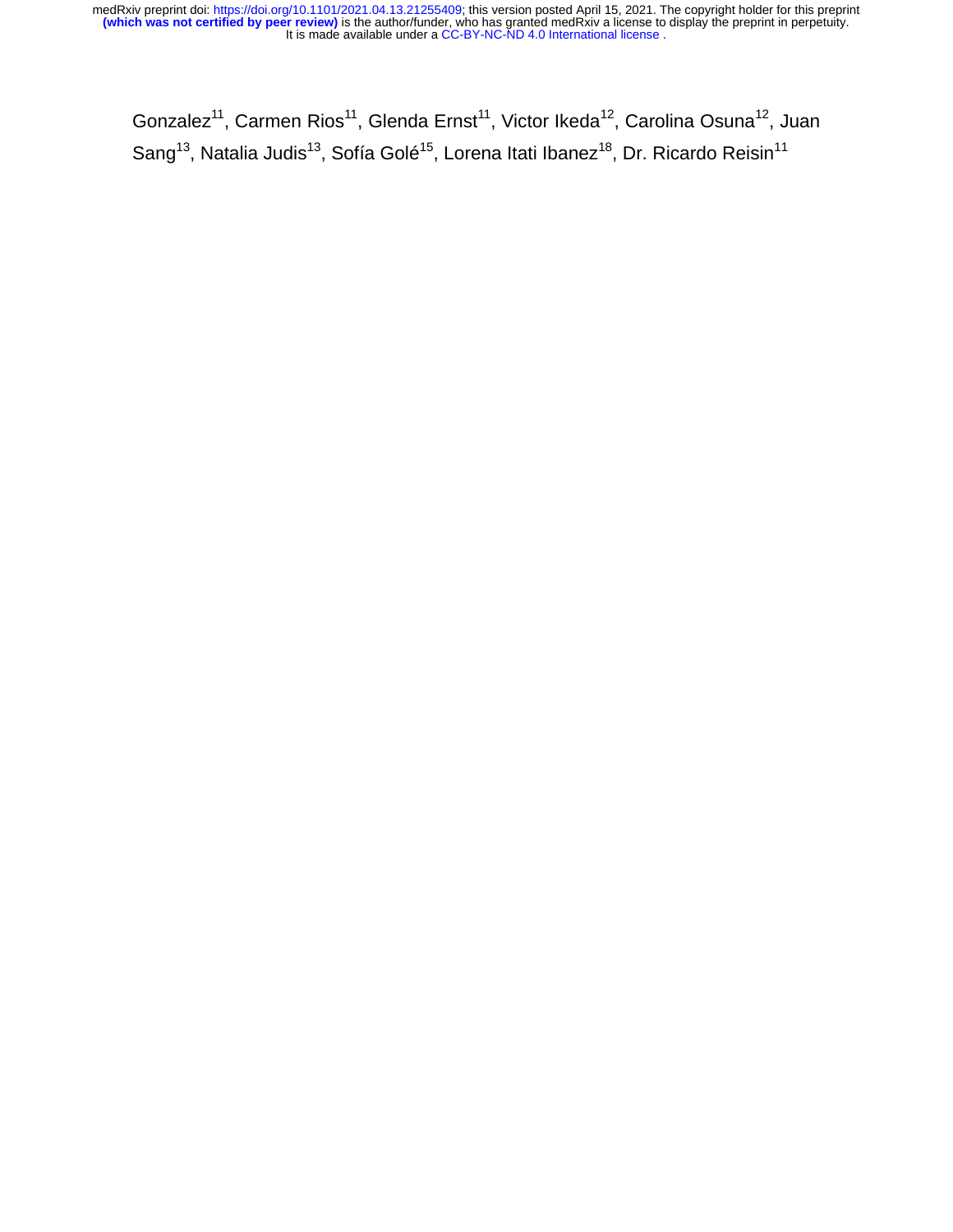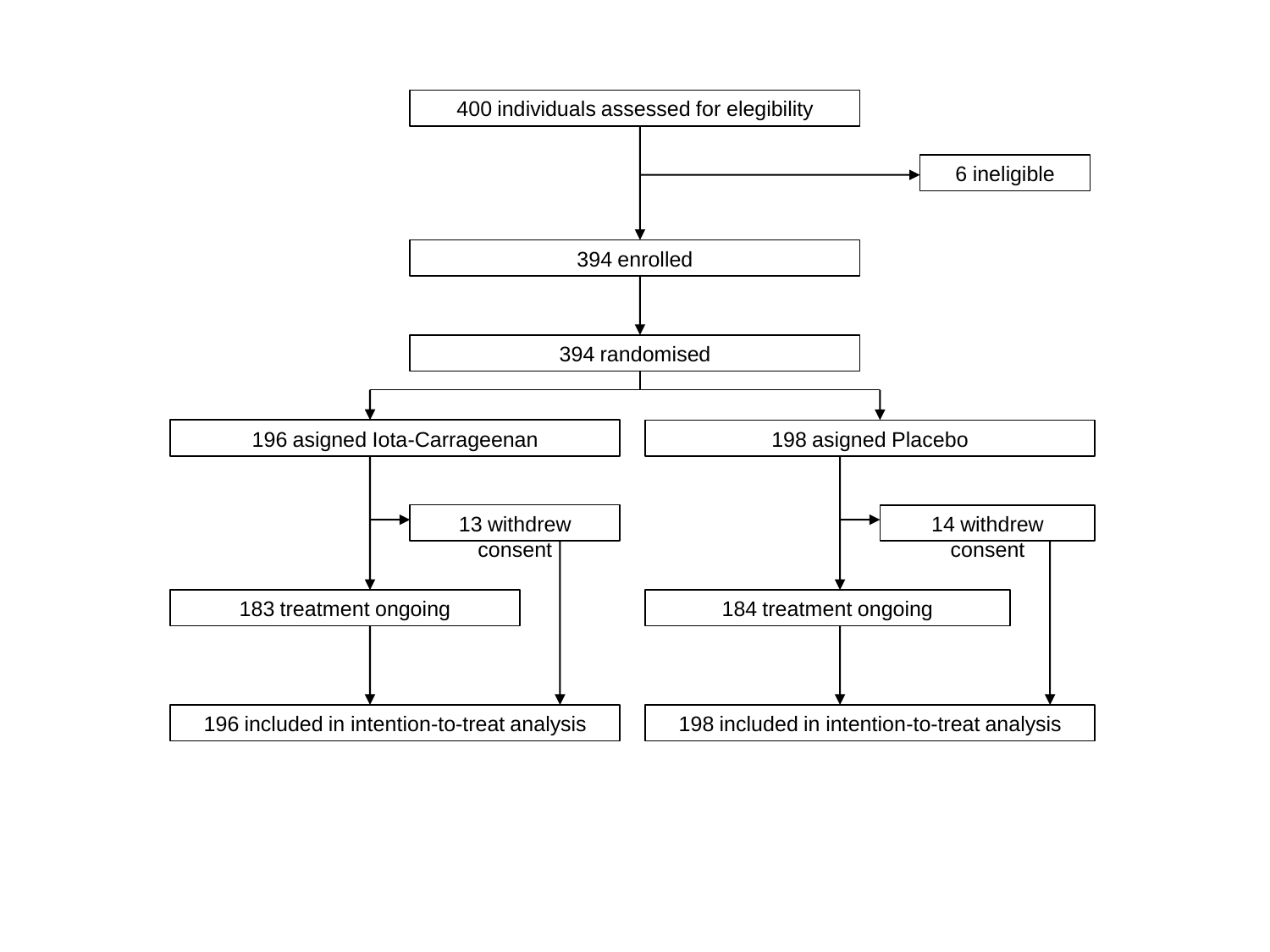Is Che  $(n=196)$ Pacebot  $(n= 198)$ **prints and provided in the set of the American of the available of the property of the property of the set of t<br>It is made available under a CC-BY-NC-ND 4.0 International license.** medRxiv preprint doi: [https://doi.org/10.1101/2021.04.13.21255409;](https://doi.org/10.1101/2021.04.13.21255409) this version posted April 15, 2021. The copyright holder for this preprint<br>Which was not certified by peer review) is the author/funder, who has pray and

| Sex                             |              |             |          |  |
|---------------------------------|--------------|-------------|----------|--|
| Female                          | 141 (71.9%)  | 155 (78.3%) | 0.1      |  |
| Male                            | 55 (28.1%)   | 43 (21.7%)  |          |  |
| Age, years                      | $38-3(10-1)$ | 38.8(9.2)   | 0.8      |  |
| Ethnic origin                   |              |             |          |  |
| White and latino                | 196 (100%)   | 198 (100%)  | $1 - 0$  |  |
| Physicians                      | 97 (49.5%)   | 95 (48.0%)  | 0.8      |  |
| <b>Nurses</b>                   | 50(25.5%)    | 62(31.3%)   |          |  |
| <b>Technicians</b>              | 24 (12-2%)   | 26 (13-1%)  | 0.8      |  |
| Others medical<br>providers     | $22(11.2\%)$ | 18 (9.1%)   | 0.5      |  |
| Co-morbidities                  |              |             |          |  |
| No co-morbidities               | 157 (80-1%)  | 147 (74.2%) | 0.2      |  |
| Chronic<br>pulmonary<br>disease | $6(3.0\%)$   | 7(3.5%)     | $1 - 0*$ |  |
| High blood<br>pressure          | 9(4.6%)      | $10(5.1\%)$ | 0.8      |  |
| Obesity                         | 7(3.6%)      | 13 (6.6%)   | 0.2      |  |
| Severe obesity                  | $0(0\%)$     | $0(0\%)$    |          |  |
| Hypothyroidism                  | $12(6.1\%)$  | 9(4.5%)     | 0.5      |  |
| Smoking                         | $1(0.5\%)$   | 3(1.5%)     | $0.6*$   |  |
| Type 2 diabetes<br>mellitus     | $0(0\%)$     | $1(0.5\%)$  | $1.0*$   |  |
| Cancer                          | $0(0\%)$     | $0(0\%)$    |          |  |
| Chronic kidney<br>disease       | $0(0\%)$     | $0(0\%)$    |          |  |
| Down syndrome                   | $0(0\%)$     | $0(0\%)$    |          |  |
| <b>Heart disease</b>            | $0(0\%)$     | $0(0\%)$    |          |  |
| Inmunocompro-<br>mised state    | $0(0\%)$     | $0(0\%)$    |          |  |

Data are n (%), mean (SD)

I-C: Iota carrageenan. Obesity (body mass index of 30 Kg/m² or higher but <40 kg/m²).

\* Fisher´s exact test

*Table 1:* Baseline characteristics of the intention-to-treat population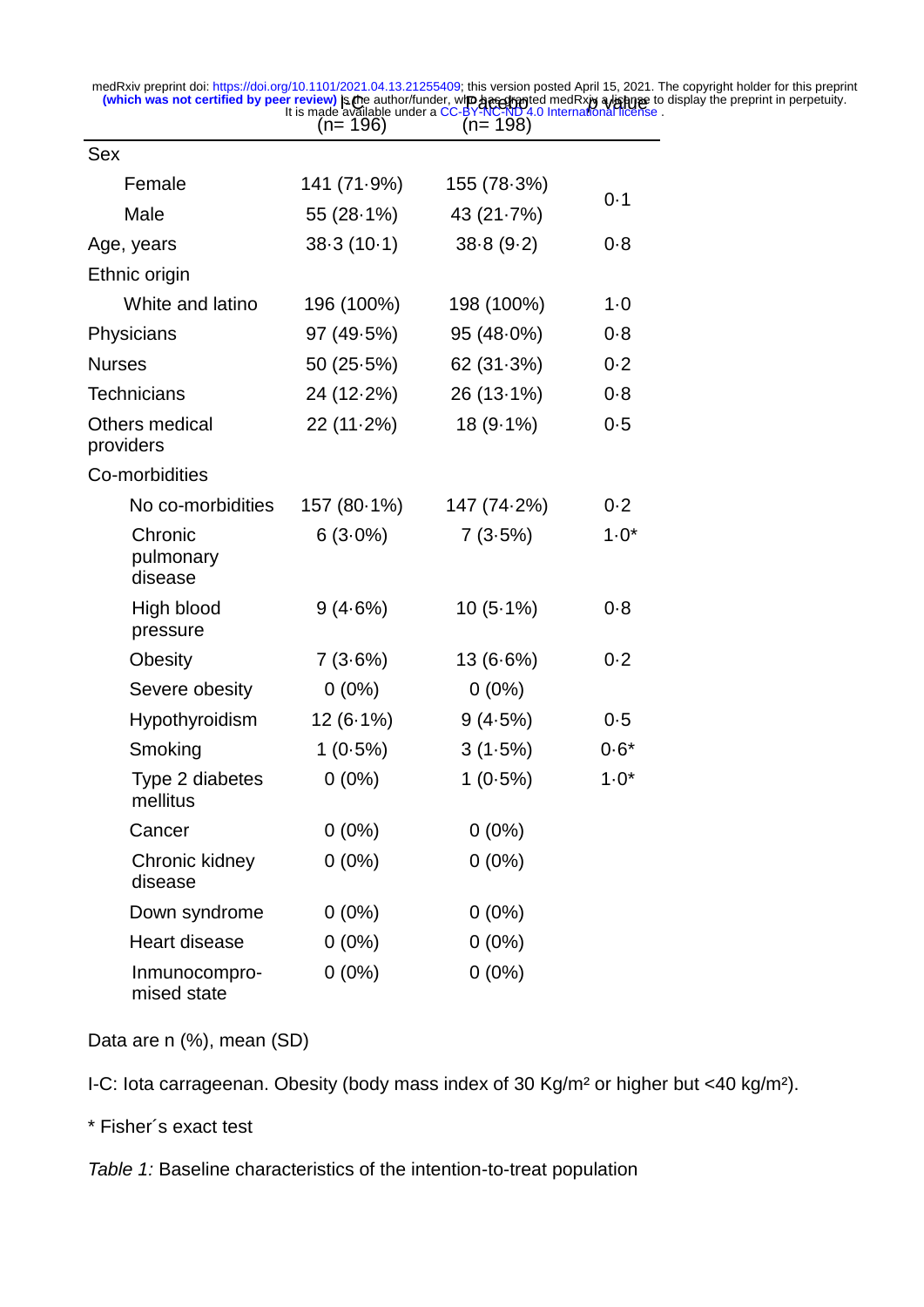|                                                             | Participants<br>(n=394) | IC<br>$(n=196)$      | Placebo<br>$(n=198)$ | OR (95%)<br>CI)           | p value  |
|-------------------------------------------------------------|-------------------------|----------------------|----------------------|---------------------------|----------|
| Primary outcome                                             | $12(3.0\%)$             | $2(1.0\%)$           | $10(5.0\%)$          | 0.19(0.05)<br>to $0.77$ ) | $0.03*$  |
| Death or hospitalization for<br>any cause                   | $0(0\%)$                | $0(0\%)$             | $0(0\%)$             |                           |          |
| Days off working**                                          | 93/6534<br>$(1.4\%)$    | 20/3264<br>$(0.6\%)$ | 73/3270<br>$(2-2\%)$ | 1.6 $(1.0 to$<br>(2.2)    | < 0.0001 |
| First infected since<br>randomisation to symptoms<br>(days) |                         | $\overline{2}$       | 5                    |                           |          |
| Time to symptoms (days),<br>median (range)                  | $10-5(2-21)$            |                      | $10-5(5-$<br>21)     |                           |          |
| Symptomatic negative PCR                                    | 31/382<br>$(8.1\%)$     | 15/197<br>$(7.6\%)$  | 16/185<br>$(8.6\%)$  | 0.87(0.42)<br>to $1-8$ )  | 0.7      |
| Adverse effects                                             |                         |                      |                      |                           |          |
| At least one adverse effect 64 (16.2%) 34 (17.3%)           |                         |                      | 30<br>(15.2%)        |                           | 0.5      |
| Headache                                                    | 30(7.6%)                | 17 (8-7%)            | $13(6.6\%)$          |                           | $0 - 4$  |
| Rhinorrhea                                                  | 9(2.3%)                 | 3(1.5%)              | $6(3.0\%)$           |                           | $0.5*$   |
| Suspended for intolerance                                   | $5(1.2\%)$              | $2(1.0\%)$           | 3(1.5%)              |                           | $1.0*$   |

CI: confidence interval. I-C: Iota-carrageenan. OR: odds ratio. PCR: reverse-transcriptase– polymerase-chain-reaction testing. \*\* Days off working were calculated by dividing the days lost by the working days. The results are expressed as the differences between both groups as percentaje of days off working/person

\* Fisher´s exact test

*Table 2:* Findings